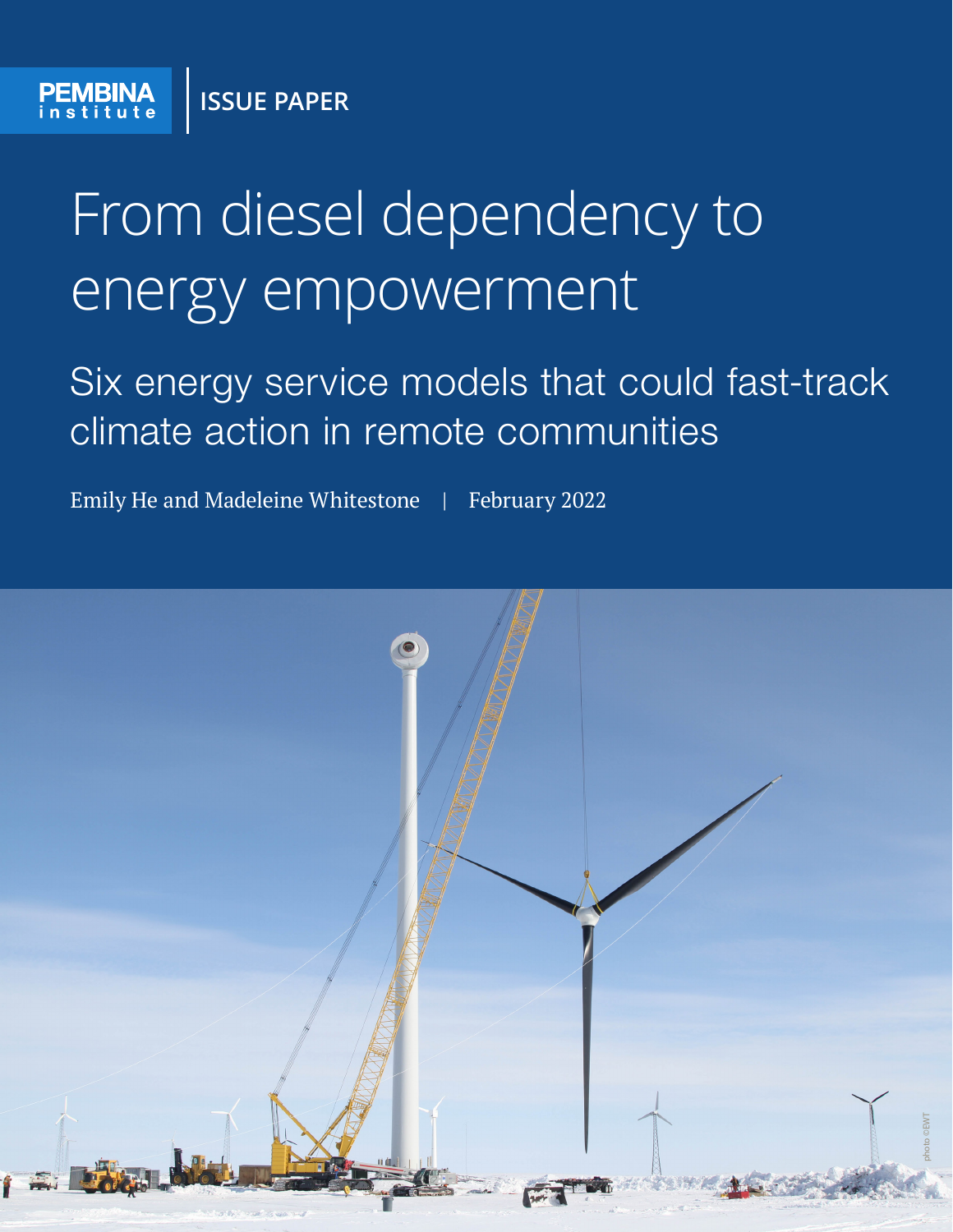# From diesel dependency to energy empowerment

# Six energy service models that could fast-track climate action in remote communities

by Emily He and Madeleine Whitestone | February 10, 2022

In remote communities across Canada, energy efficiency programs and renewable energy projects are increasing in number and uptake. While the advancement of clean energy in places that remain heavily reliant on diesel-generated power is encouraging, systemic barriers remain, preventing clean energy project proponents from moving ahead. Insufficient capacity, gaps in expertise, and the high cost of upfront capital investments combine to slow Indigenous-led energy projects from developing at the pace and scale needed to transition away from diesel.

Although it is indisputable that progress is being made, it is still not uncommon that project proponents may have limited business experience, project management skills, technical assessment skills, or the permitting requirements, time and resources, that are needed to develop clean energy projects. Moreover, because subsidized diesel is a cheap source of power, the business case for clean energy can be hard to make. Proponents face high interest rates, and lenders associate elevated risk with renewables due to perceived uncertainty in guaranteeing sufficient energy savings during the pay-back period to redirect the money saved in energy costs toward covering loan repayments.

Energy service models, or ESMs, offer options for clean energy proponents to develop, build, and operate projects by alleviating some of the challenges associated with lack of capacity and capital. While the ESMs operating in other jurisdictions can be applied in remote communities, new energy policies will need to be put in place to enable Indigenous entrepreneurs to access them.

Below is an overview of the types of energy service models that have been successfully implemented in jurisdictions outside of Canada's remote communities and how those models, if applied within the setting of remote communities, would support an accelerated adoption of clean energy projects. ESMs could be a means of empowering remote communities by facilitating their collective ownership and autonomy over community energy systems.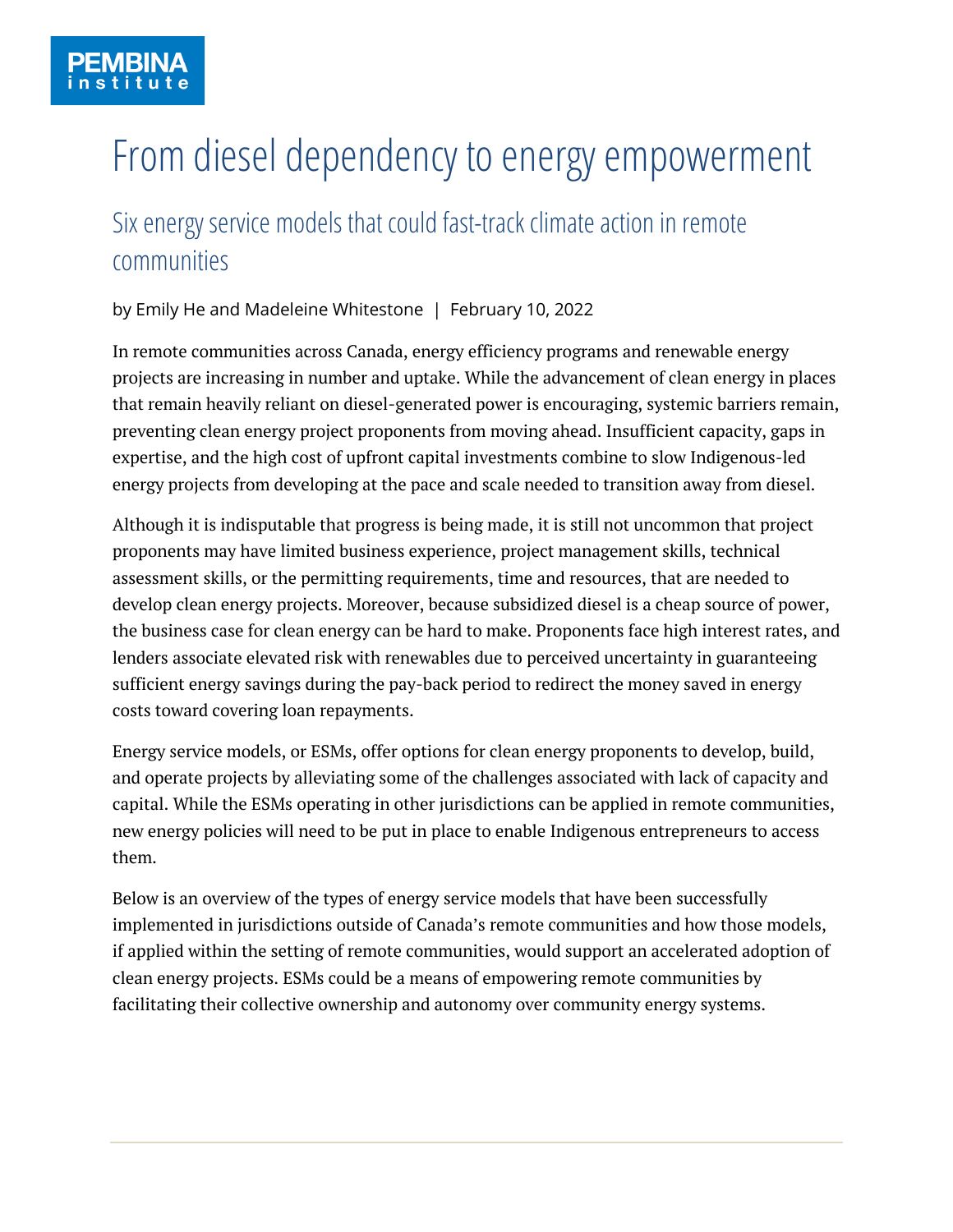# Alternative energy business models

Six energy service models are presented that are relevant to clean energy development in remote communities. The models fall within three categories described in the table below: energy service provider models; financing models; and collaborative ownership models.

| <b>Energy Service Model</b>                                                             | Operated by                                                     | What it offers                                                                                                                                                        |
|-----------------------------------------------------------------------------------------|-----------------------------------------------------------------|-----------------------------------------------------------------------------------------------------------------------------------------------------------------------|
| Energy service provider<br>models<br>Energy-as-a-service<br>Energy service<br>companies | Entrepreneurs and clean<br>energy businesses                    | Provides advice, project management and<br>project development; does not require<br>upfront costs thus reducing capital costs.                                        |
| <b>Financing models</b><br>On-bill utility financing<br>Property tax financing          | Utilities / public housing<br>corporation / local<br>government | Costs to proponent are incorporated into<br>either utility bills or higher property taxes<br>instead of an upfront capital investment.                                |
| Collaborative ownership<br>models<br>Community solar<br>Energy co-ops                   | Entrepreneurs and clean<br>energy business, utilities           | Pooled resources and shared risks and<br>benefits when developing renewable<br>energy projects. Benefits are distributed<br>among members of the collective or co-op. |

Figure 1 shows the interplay between the energy service models. Energy service models can be applied to circumvent a conventional energy business model that prevents clean energy projects from moving forward at the pace and scale needed. One energy service model can unlock opportunities for other models.



#### Figure 1. Connections between energy service models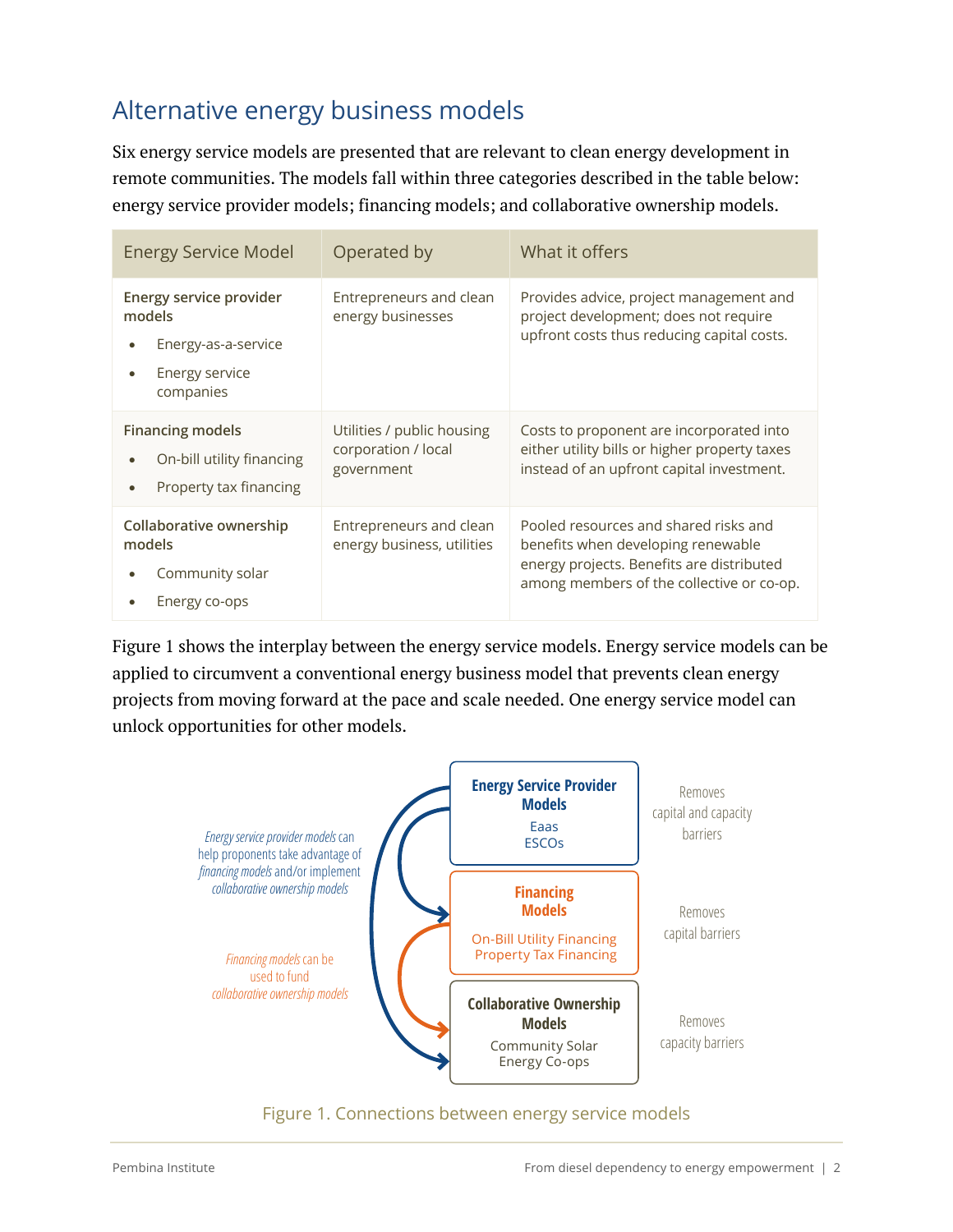#### Energy service providers

Energy service providers include both energy-as-a-service (EaaS) and energy service companies (ESCOs). Both provide advice, expertise, and management services for clients interested in developing local clean energy projects. Clients can be homeowners, small businesses, or communities. Energy service providers offer:

- Energy advice, including:
	- o Recommendations for energy efficiency upgrades
	- o Support in identifying and applying for provincial, territorial, and federal incentives and rebates to reduce capital costs
	- o Marketing, technology, and regulatory advice
- Equipment ownership and financing
	- o Pays for renewable energy, energy storage, and energy efficiency systems
	- o Owns the equipment so the customer does not have liability concerns
- Management
	- o Monitors equipment performance for the duration of its operating life and makes upgrades as needed
	- o Provides regular maintenance of equipment

Energy service providers develop, build, and underwrite clean energy projects that customers would otherwise have to pay for upfront. Customers fund projects through fee-for-service, leases, loans, and other forms of payment where expenses are repaid according to multi-year agreements.

Additional benefits include risk-sharing between customers and service companies and guaranteed cost and emissions savings. Such services have become increasingly popular and the range of expertise offered continues to expand.<sup>1</sup>

#### Financing options

Lack of access to capital and long payback periods dissuade building owners and those who rent from investing in clean energy projects. One option is that utilities provide the upfront capital, which is repaid over time as an expense included in electricity bills. Alternatively, programs administered through local governments or municipalities can use public funds to provide upfront capital which is repaid at a low default rate through an additional expense line on property taxes.

<sup>1</sup> Sasha Wedekind, "Energy as a service solutions grow despite the pandemic," *Smart Energy International*, March 2, 2021. https://www.smart-energy.com/industry-sectors/energy-grid-management/energy-as-a-service-solutionsgrow-despite-the-pandemic/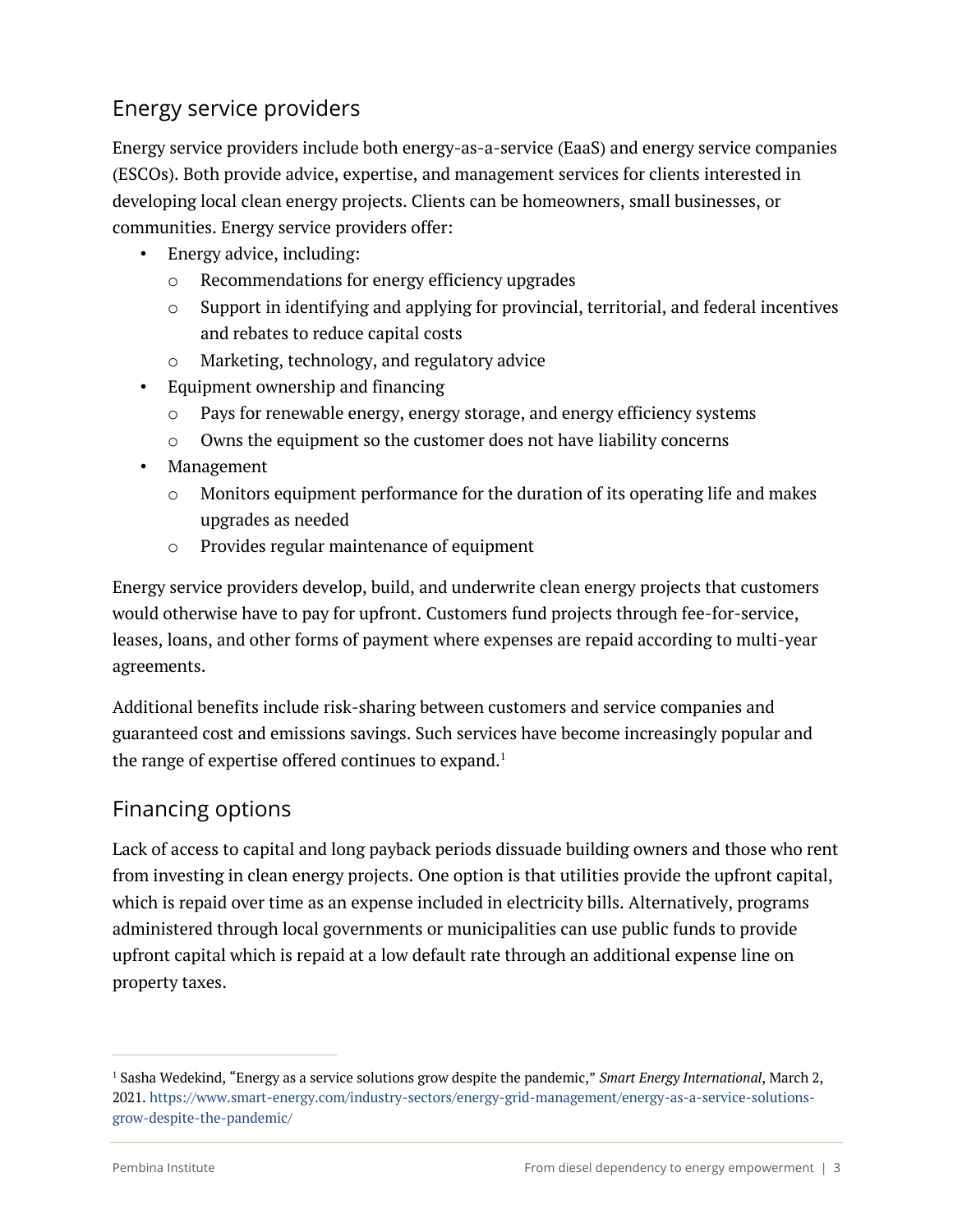#### Utility financing / Pay-as-you-save (PAYS)

On-bill utility financing, also referred to as pay-as-you-save (PAYS), is a way to finance a project through loans offered by the customer's utility. Loans are repaid through an additional charge on the utility's monthly energy bill. Loan repayments are calculated to be roughly equivalent to the energy savings generated by the clean energy project. This means that monthly utility expenses don't increase even though the loan is being paid off.

Once the loan is paid off, savings from cheaper energy costs are realized entirely by the customer. Some programs allow for the payment responsibility to be transferred to new renters or building owners, while others link the loan to the individual and require the remaining balance to be paid off when the account closes.

Utilities are able to provide loans if they receive the capital needed from either private investors, ratepayers, or government. Figure 2 shows the flow of capital from source to utility to customer.



#### Figure 2. PAYS financing relationships

A number of jurisdictions in Canada have successfully implemented PAYS programs. In places where PAYS programs have been initiated, there has been a five-fold increase in energy efficiency retrofits.<sup>2</sup> Key to uptake is widespread applicant eligibility; financially attractive incentives such as longer payback periods and low interest rates; an efficient application process; and utility-facilitated installation. Manitoba Hydro's Power Smart Residential

<sup>2</sup> Clean Energy Works, "About PAYS for energy efficiency." https://www.cleanenergyworks.org/about-pays-for-ee/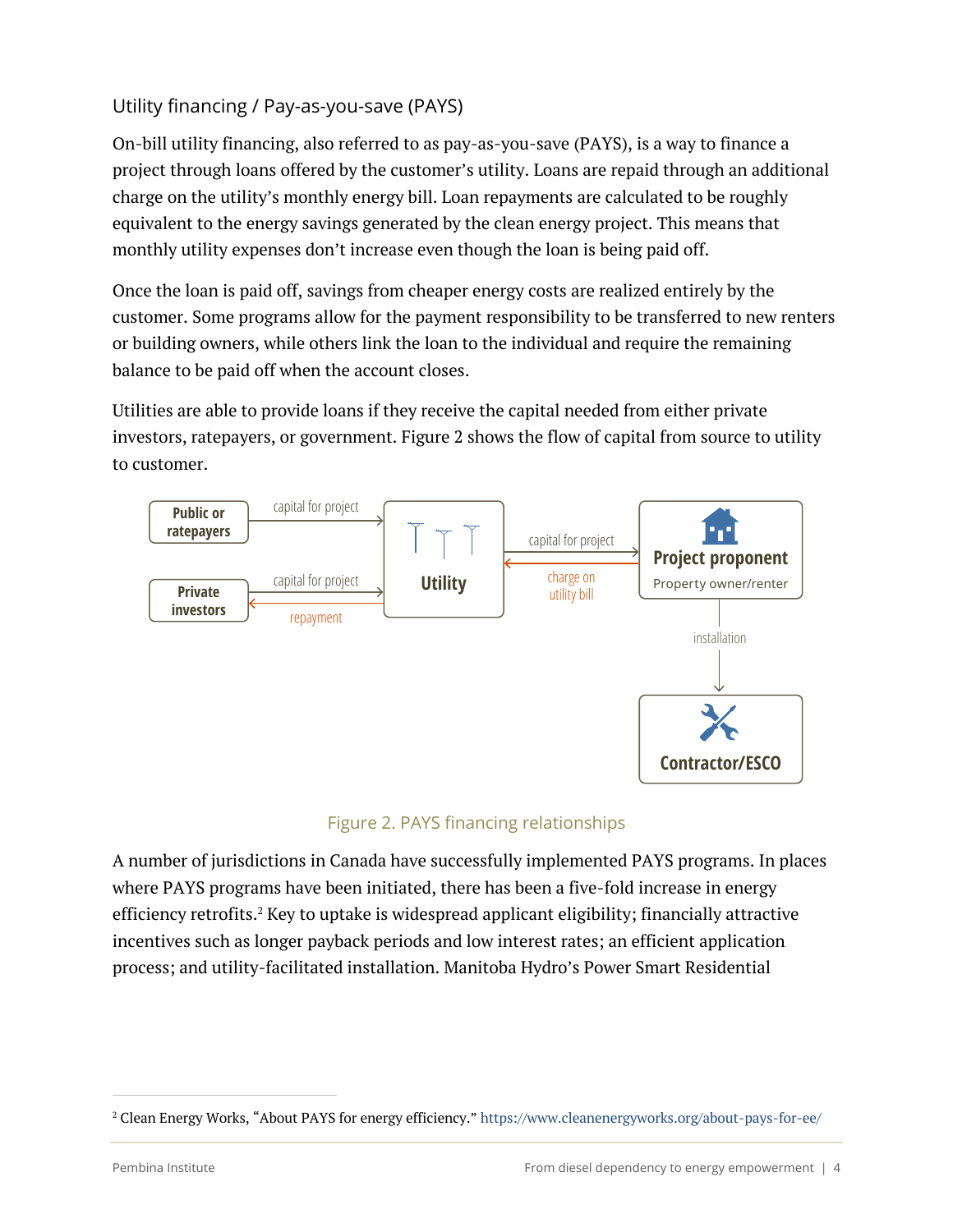Program, one of the most successful on-bill utility financing programs in North America, meets all of these criteria.3

#### Property tax financing / Property Assessed Clean Energy (PACE)

Property tax financing, also known as PACE financing, is typically administered by a municipality. In the case of remote Indigenous communities, it is often the local government, be that the First Nation council or another Indigenous government (depending on specific selfgovernment agreements or reserve status), that is responsible for administering property taxes and hence would administer a PACE program.4

An application for a loan is submitted to the local government and repayment is made through an increase in the applicant's property taxes. The loan is usually attached to the property itself rather than the property owner; consequently, the property tax line item would be inherited by a new building owner. Doing so allows PACE programs to take advantage of lower interest rates and payback periods longer than a building owner's occupancy.<sup>5</sup>

The flow of capital in PACE is illustrated in Figure 3 below.



Figure 3. PACE financing relationships

<sup>5</sup> U.S. Department of Energy, "Property Assessed Clean Energy Programs." https://www.energy.gov/eere/slsc/property-assessed-clean-energy-programs

<sup>3</sup> Michelle Brownlee, *Financing Residential Energy Savings: Assessing Key Features of Residential Energy Retrofit Financing Programs* (Sustainable Prosperity, 2013).

https://institute.smartprosperity.ca/sites/default/files/publications/files/Financing%20Residential%20Energy%20Sa vings.pdf

<sup>4</sup> Government of Canada, "Fact Sheet – Taxation by Aboriginal Governments." https://www.rcaanccirnac.gc.ca/eng/1100100016434/1539971764619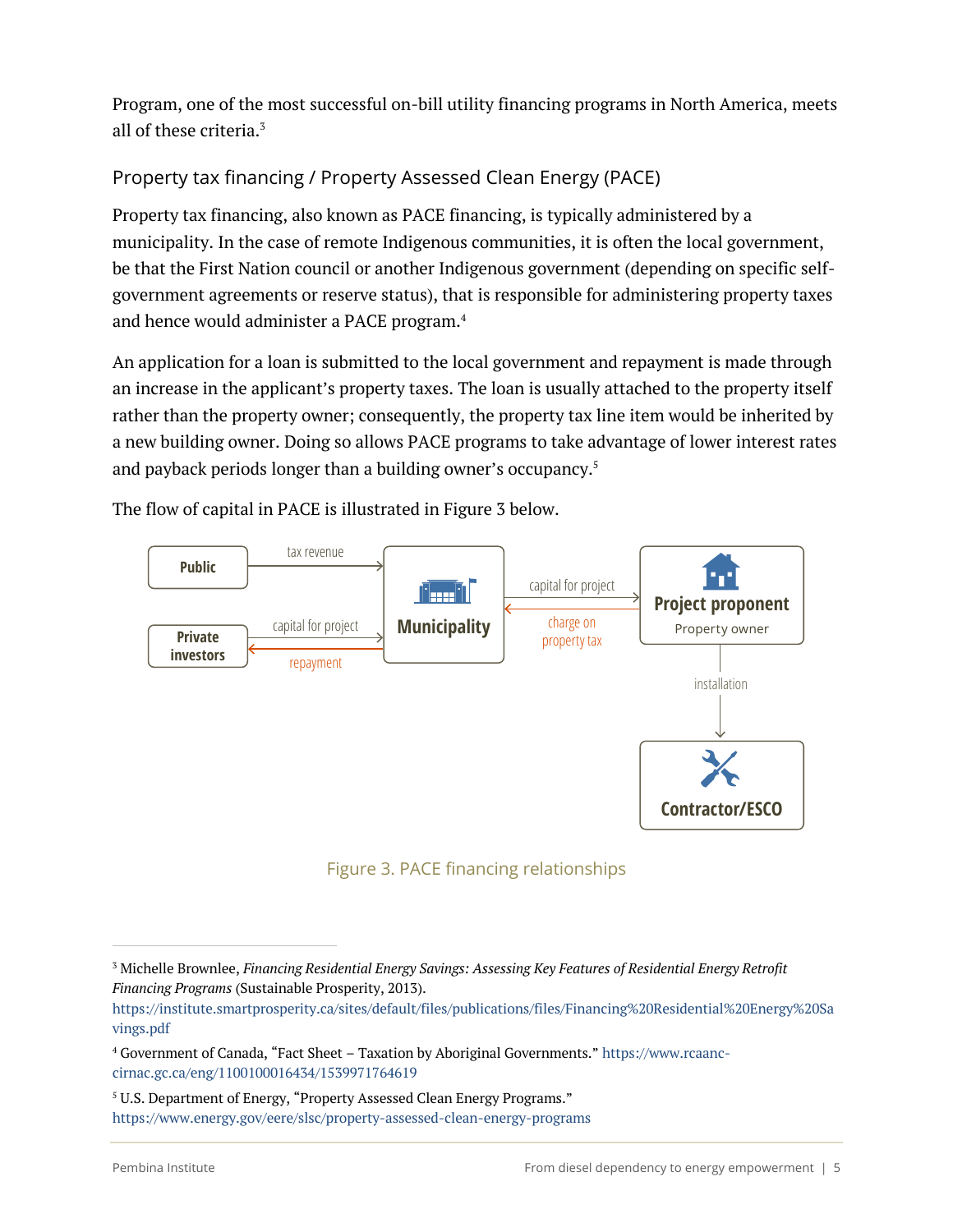It's worth noting that PACE financing is only available to property owners. By tying the loan to the property, energy efficient purchases that are not permanent upgrades, such as energyefficient appliances, cannot be financed through PACE.

Successful PACE programs need to be both financially attractive and financially sustainable for the entity administering the program. Payback periods, loan rates, and customer incentives are all critical to success. Both Halifax's Solar City program and the City of Toronto PACE programs apply these criteria and have had significant uptake.<sup>6</sup>

#### Collaborative ownership

Through community solar and energy co-ops, individuals can work collectively to develop clean energy projects.

Collective ownership is a means of investing in community-based asset development, which generates local economic growth and brings distributed energy generation to the grid. Co-ops and community solar also build capacity as community members acquire the skills and knowledge required to support an energy transition in their community. These benefits can increase the visibility of clean energy projects and garner community support for more projects.

#### Community solar

Most community energy projects are solar PV systems, often referred to as community solar farms, and can be developed, owned, and operated by a community-based solar company or the local utility. Community solar projects in remote Indigenous communities provide an opportunity for Indigenous-owned businesses to develop and operate clean energy systems and to keep the revenue generated within the community. Community energy projects allow individual community members to buy or lease part of a shared renewable energy project in or near the community.

Financing for community solar varies. Upfront capital costs can be financed through PAYS or PACE programs, grants, loans, or investments made by community members. This service is especially beneficial for communities where renting is common, as community solar means that individuals can benefit from renewable energy without having to own property to attach solar panels.

Community solar projects are generally larger than projects run by an individual and thus benefit from economies of scale and access to a wider range of financing options. Stakeholder

<sup>6</sup> *Financing Residential Energy Savings.*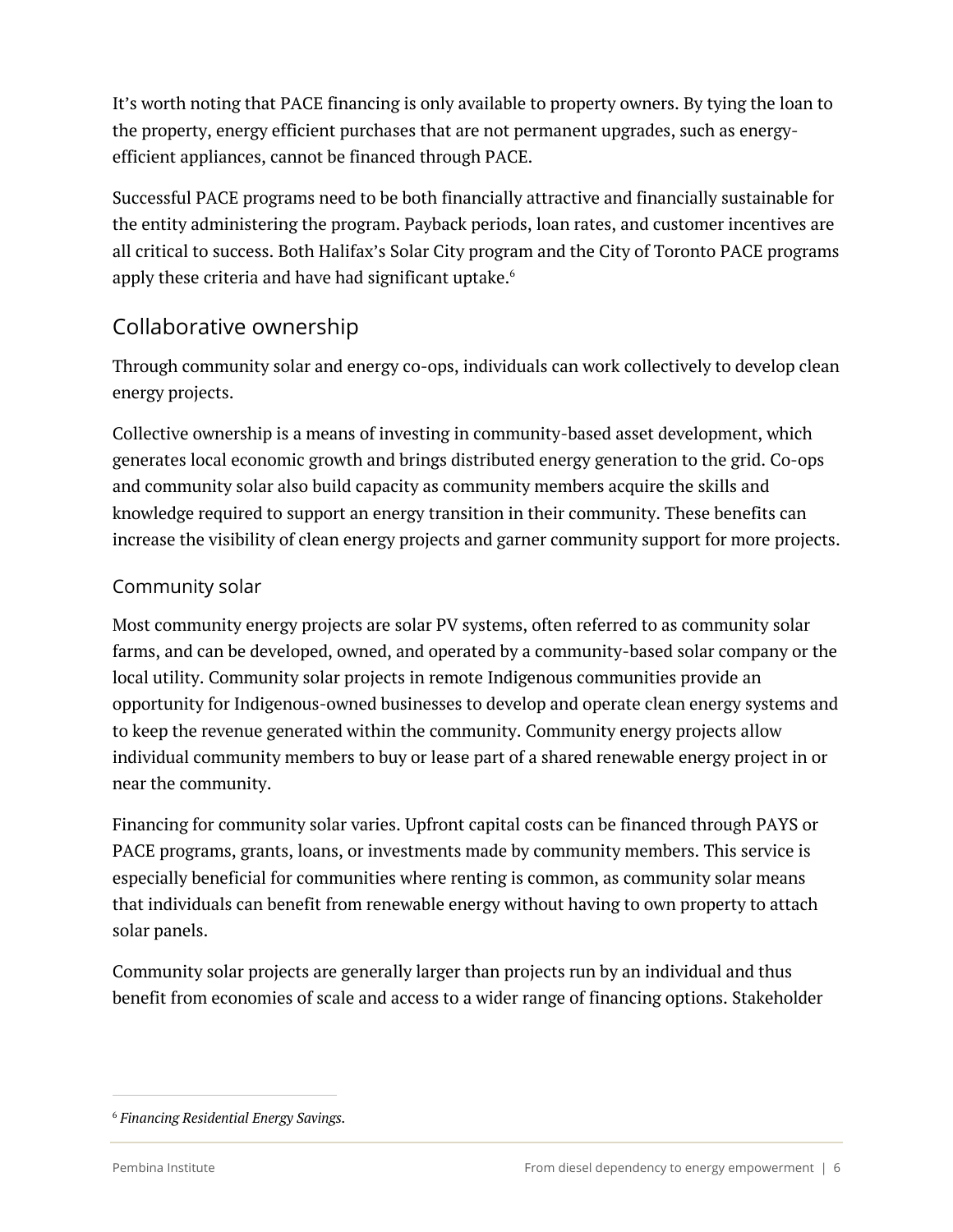relationships in a community solar project are shown in Figure 4; these relationships vary depending on project specifics.



Figure 4. Business model blueprint for community solar projects Adapted from: Pembina Institute<sup>7</sup>

There are many ways to increase community solar project accessibility. These include offering shares in the project for low-income community members, providing grants to offset membership fees, and incentives for solar installations on multi-family and multi-unit housing. These equitable access requirements can be implemented at the provincial/territorial level through policy mandates and financial incentives designed to target low-income households. Such requirements have been mandated in 15 states in the U.S. to increase uptake of community solar projects.<sup>8</sup>

#### Energy co-operatives

Co-operatives are governed and owned by and for their members. These members may be the customers, residents, or employees of the co-op. All members of a co-op have equal decisionmaking power and share profits equally. Co-ops are often overseen by a board of directors who are elected by the members. Members benefit from a positive return on investments based on the net profits generated by co-op projects.

If policy and regulations support it, renewable energy co-ops can serve as a community's utility, being responsible for the generation, distribution, and retail of energy. Co-ops can

<sup>7</sup> Kabir Nadkarni and Sara Hastings-Simon, *Alberta Community Solar Guide* (Pembina Institute, 2017), 28. https://www.pembina.org/pub/alberta-community-solar-guide

<sup>8</sup> National Renewable Energy Laboratory*, Equitable Access to Community Solar: Program Design and Subscription Considerations* (2021), 2. https://www.nrel.gov/docs/fy21osti/79548.pdf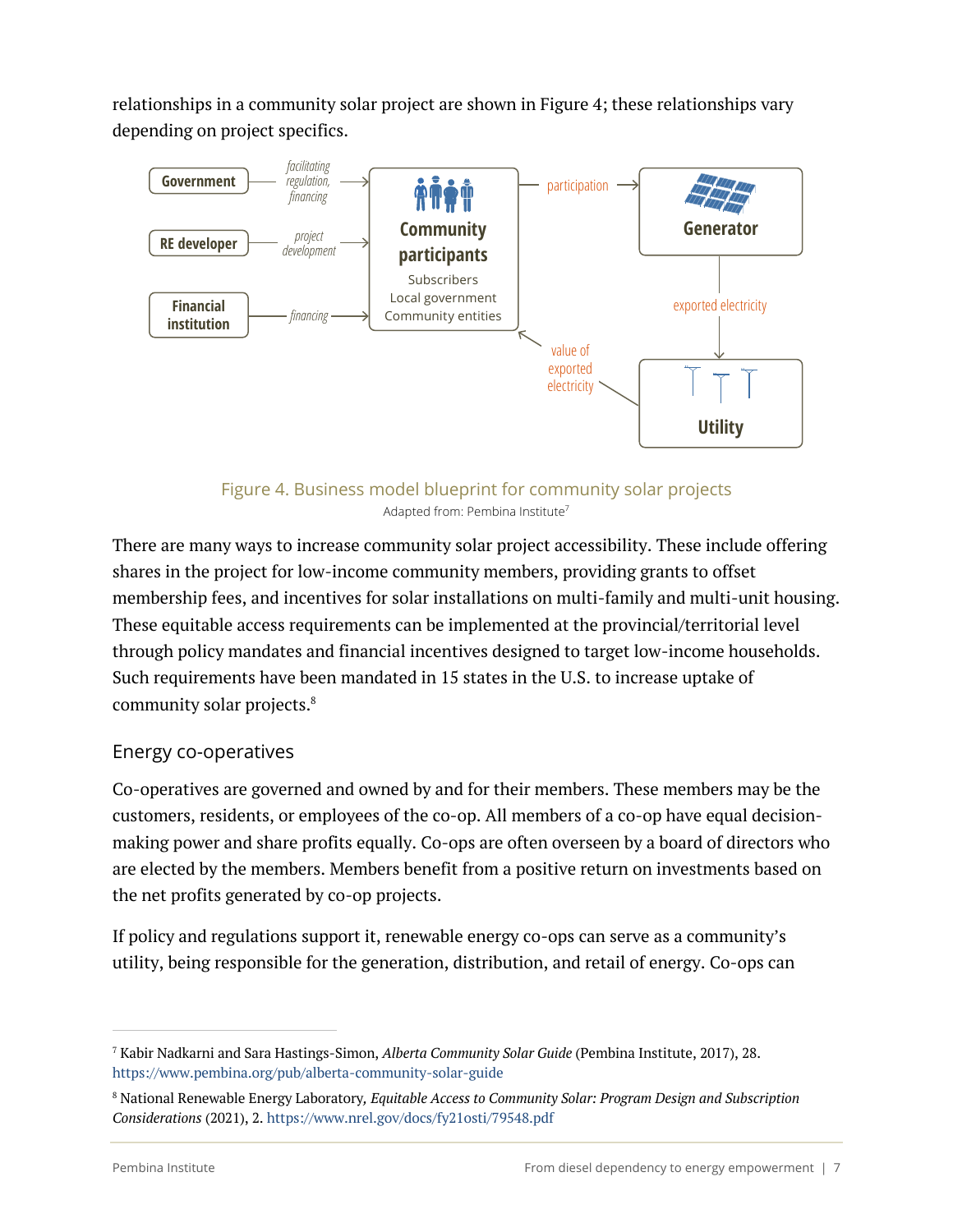adopt the community solar model to supply renewable energy to members — over 70% of community solar programs in the U.S. are co-op owned and operated.<sup>9</sup>

Renewable energy generation co-ops are the most common type of energy co-op.<sup>10</sup> Renewable energy generation co-ops often enter into partnerships with the local utility to use the utility's distribution system to power member households. Members pay a service fee and the co-op uses the revenue to pay the utility.

The biggest challenges faced by co-ops include lack of community experience in the energy industry and limited access to capital. Government grants and loans offer support for project development and other business-related costs. One example is Ontario's Community Energy Partnerships Program, which helps renewable energy co-ops with startup costs that include regulatory approvals and feasibility studies. $11$ 

#### Co-ops in the remote community context

The **Alaska Village Electric Cooperative** (AVEC) has been providing electricity to remote Alaskan communities for decades. It operates in 58 remote communities throughout the State. AVEC has more than 85 MW of installed renewable energy capacity and the largest service area of any retail electric co-operative in the world. Like remote communities throughout Canada, communities in Alaska experience high energy and infrastructure costs as well as difficulties in the transmission of energy. AVEC's solution was to connect community grids and pool resources and knowledge. A portion of AVEC's revenue stays within the communities.<sup>12</sup>

In Quebec, **La Fédération des Coopératives du Nouveau-Québec** (FCNQ) is owned by 14 member co-ops throughout Nunavik.<sup>13</sup> FCNQ entered into a joint venture with Makivik Corporation, Nunavik's other main economic development organization, to form Tarquti Energy Corporation, a 100% Inuit-owned renewable energy company that expands FCNQ into the clean energy sector.<sup>14</sup>

<sup>9</sup> Steven Johnson, "For Many Electric Co-ops, Community Solar is the Answer", (September 16, 2016). https://www.electric.coop/many-electric-co-ops-community-solar-answer

<sup>10</sup> Judith Lipp, Mumtaz Derya Tarhan and Alice Dixon, *Accelerating Renewable Energy Co‑operatives in Canada: A review of experiences and lessons* (TREC Renewable Energy Co‑operative, 2016). http://www.trec.on.ca/wpcontent/uploads/2016/08/2016\_coop-arecc\_report\_final\_screen.pdf

<sup>11</sup> *Accelerating Renewable Energy Co‑operatives in Canada.*

<sup>12</sup> Aasa Marshall, "The Alaska Village Electric Co-op," *Cooperatives First*, September 27th 2017. https://cooperativesfirst.com/blog/2017/09/27/alaska-village-electric-co-operative/

<sup>&</sup>lt;sup>13</sup> La Fédération des coopératives du Nouveau-Québec, "Who we are." http://www.fcnq.ca/en/qui-nous-sommes

<sup>14</sup> Makivik Corporation, "Tarquti Energy Corporation." https://www.makivik.org/tarquti-energy-corporation/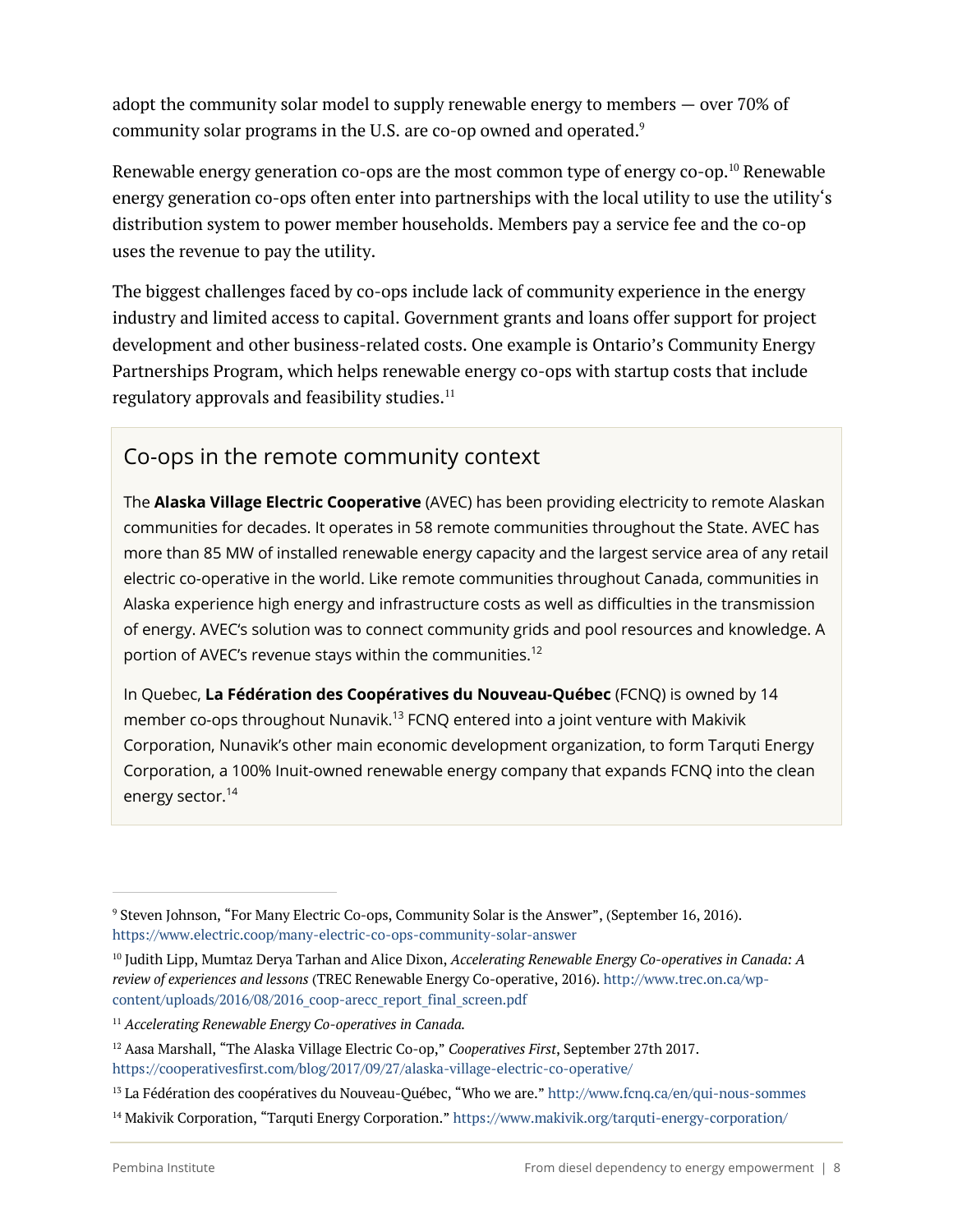#### Policy recommendations for collaborative ownership models

Feed-in-tariff (FiT) programs and other policies that support connectivity between producer and consumer, such as calls for power or independent power producer policies, provide access to markets and grids. FiT programs offer transparent rates and terms for energy often with few or no restrictions on eligibility. Calls for power and power purchase agreements are typically negotiated on a project-by-project basis and therefore is not a transparent process.15

FiT programs are one of the most effective policy tools for supporting renewable energy coops.16Ontario's introduction of a FiT program in 2010 was pivotal. The number of renewable energy co-ops jumped from two in 2010 to 111 in 2016.<sup>17</sup> These policies can be designed to require that a designated portion of membership consist of members of the local community or that a percentage of membership be allocated to specific community groups. Ontario's FiT program offered an extra 1.5 ¢/kWh to energy co-ops with more than 50% First Nations and Métis participation. Nova Scotia's FiT program only accepted applications from projects that were at least 51% owned by community groups.<sup>18</sup>

# Evaluating ESMs

Infrastructure, policies, and regulations make it difficult for remote communities to implement some of the energy services described above. For example, the prevalence of public housing in remote communities unjust restrictions of ownership and property rights on reserve land as defined in the Indian Act<sup>19</sup> mean that people who rent their home cannot take advantage of property tax financing. In some instances, community members are not incentivized to enter into Energy Service Provider contracts as they do not benefit from equipment ownership and payback periods may exceed residency terms. On the other hand, community solar and renewable energy co-ops do not require members to own property nor be responsible for operating and maintaining energy systems.

Many energy service models entail a degree of support from utilities facilitated by government policies. For community solar projects and renewable energy co-ops, FiT or IPP policies need to

<sup>15</sup> National Renewable Energy Laboratory, *A Policymaker's Guide to Feed-in Tariff Policy Design (2010),* 2. https://www.nrel.gov/docs/fy10osti/44849.pdf

<sup>16</sup> *Accelerating Renewable Energy Co‑operative in Canada.*

<sup>17</sup> Mumtaz Derya Tarhan, *Renewable Energy Co-operatives and the Struggle for "Critical" Energy Democracy: The Case of Ontario* (PhD dissertation, University of Toronto, 2020).

https://tspace.library.utoronto.ca/bitstream/1807/103798/5/Tarhan\_Mumtaz\_Derya\_202011\_PhD\_thesis.pdf

<sup>18</sup> *Accelerating Renewable Energy Co‑operative in Canada.*

<sup>19</sup> Canada Mortgage and Housing Corporation, *Northern Housing Report* (2021). https://www.cmhcschl.gc.ca/en/professionals/housing-markets-data-and-research/market-reports/housing-market/northern-housingreport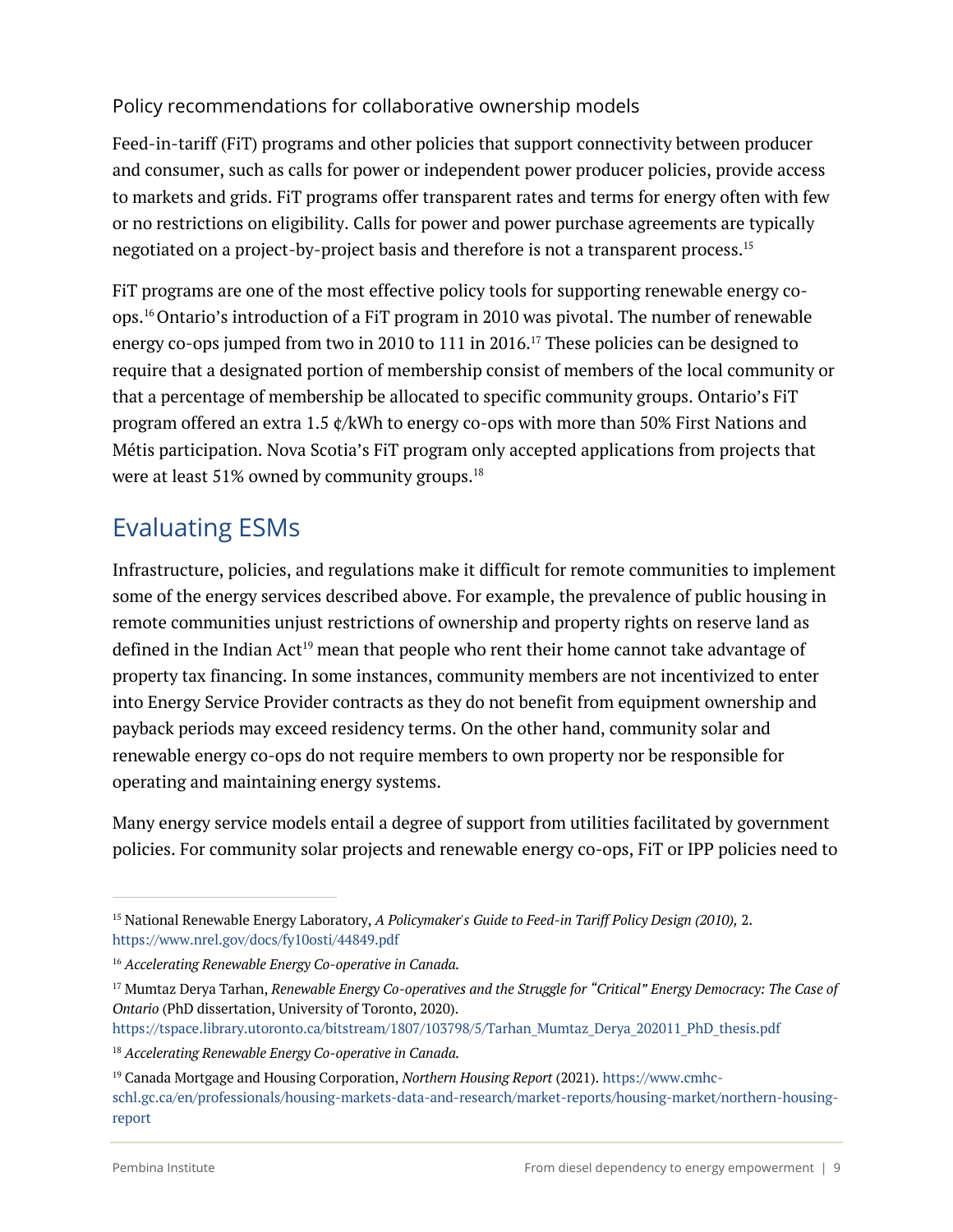be in place and offer attractive terms and conditions, which is often not the case in remote communities.

Utilities may perceive ESMs as competition for revenue. Both non-utility owned renewable energy and greater energy efficiencies result in revenue losses for a utility. At the same time, utilities are under pressure to keep energy rates low due to the high cost of living in remote communities.20 Reforming utility business models will allow for the adoption of new revenue streams that encourage rather than impede the uptake of different energy service models will be critical moving forward.

# Opportunities for Indigenous entrepreneurs

Several energy service models present opportunities for entrepreneurs to enter the market, including ESCOs, EaaS companies, community solar, and energy co-ops. In remote communities, where the majority of the population is usually Indigenous, new business models give rise to new and creative ways to develop clean energy projects and can create opportunities for Indigenous autonomy over, and participation in, the energy sector. Energy service models can be a catalyst for the development of Indigenous-owned and operated businesses.

Local, Indigenous, community-driven businesses possess place-based knowledge and likely have community support, both of which are crucial to successfully initiating clean energy projects. By partnering with non-local energy businesses, Indigenous entrepreneurs can eliminate any capacity shortfalls while still receiving the financial and ownership benefits of undertaking a clean energy project. Capacity-building programs can also support Indigenous community members' energy and business knowledge to help Indigenous entrepreneurs establish energy businesses and realize the full benefits.

# Policy recommendations

#### Policy design and implementation

Many energy service models require tailored regulatory frameworks and policies to incentivize market entry. These include grants and entrepreneur loans for new business (leveraging the Government of Canada's Indigenous businesses initiative, tailored to clean energy businesses), and provincial/territorial government adoption of interconnection policies that create

<sup>20</sup> Matt Vis, "Hydro One proposes rate hike for remote northern communities", *Elliot Lake Today*, November 30, 2017. https://www.elliotlaketoday.com/local-news/hydro-one-proposes-rate-hike-for-remote-northern-communities-779154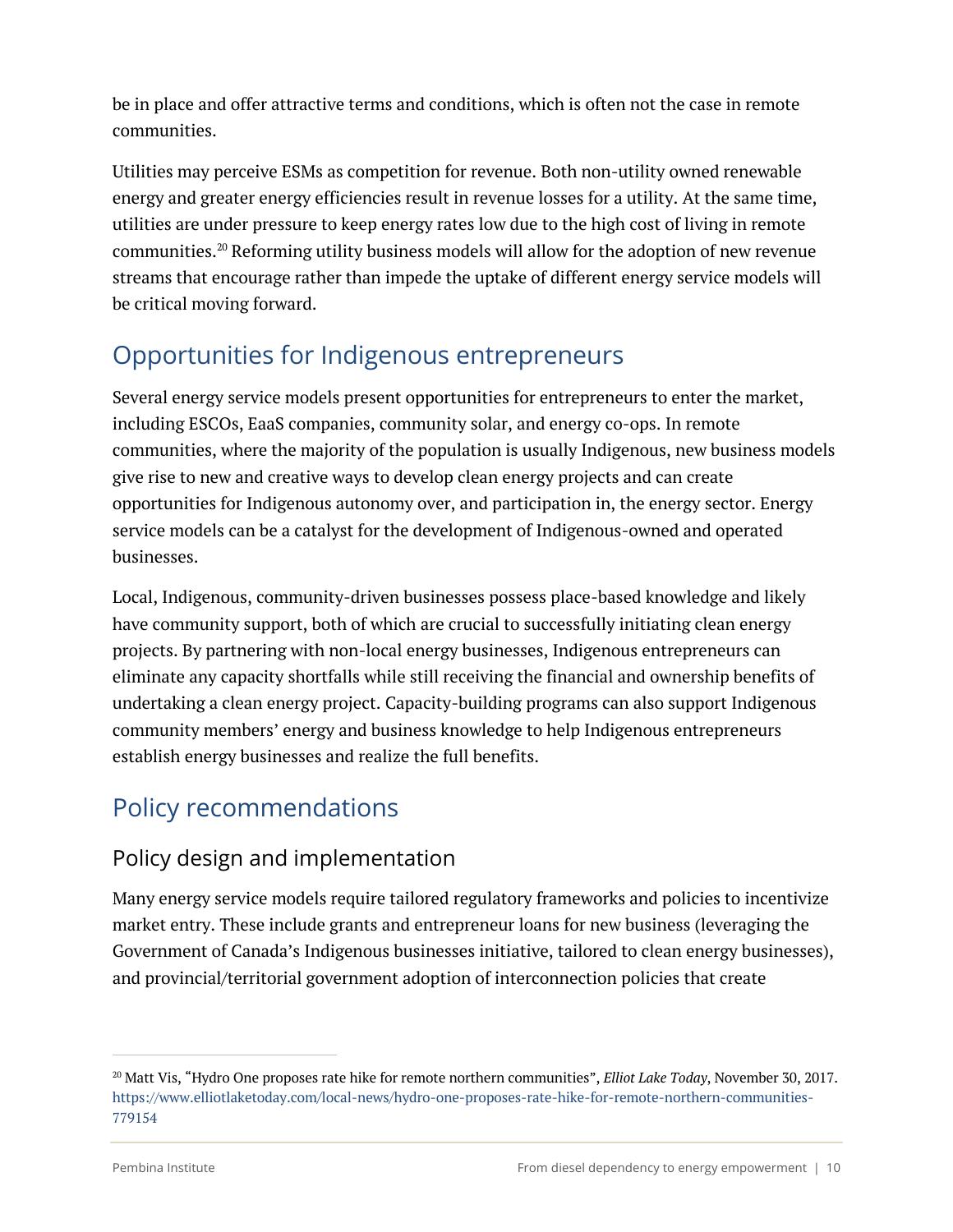opportunities for community solar and renewable energy co-ops to generate and sell energy to community members.<sup>21</sup>

Grants and low-interest loan programs are essential to overcoming a lack of startup capital and must be easily accessible for Indigenous applicants. They must also be designed to offset the barriers Indigenous proponents face when trying to access financing from traditional banks that require the use of land as collateral. Programs should be designed to prioritize and reward local and Indigenous business owners for creating avenues for local economic growth.

Energy rates offered to providers need to increase and be more attractive than the cost of subsidized diesel energy to create a strong business case and ultimately incentivize Indigenous businesses to enter the market.<sup>22</sup> Rates should account for all social, environmental, and economic benefits and avoided costs gained from Indigenous-owned and operated renewable energy projects to ensure that externalities are included in the budgeting process and that proponents, particularly Indigenous developers, are given equitable access to the energy sector.<sup>23</sup>

#### Regulatory change

Market entry should be facilitated through regulations that streamline the approval and connection of new independently owned renewable energy systems. For example, Alberta's Micro-generation Regulation, through which "Albertans obtain approval to generate their own energy and receive credit," was "developed to simplify approvals and interconnection and operating agreements with customers and wires owners."24 Before this, independent generators were required to undertake a lengthy application process to connect to the grid and operate as energy suppliers.

Current regulations are not always conducive to the implementation of innovative energy service models. Regulatory amendments will be needed to support more community solar and energy co-ops. For example, the Vancouver Renewable Energy Co-op had to seek regulatory amendments to lower entry barriers for small-scale renewable energy developments.

<sup>&</sup>lt;sup>21</sup> Government of Canada, "Indigenous business initiative." https://www.sacisc.gc.ca/eng/1588079295625/1588079326171

 $22$  Marvin Quitoras, "Better government policies will unlock the cash remote Indigenous communities need for clean energy", *Pembina Institute*, May 4, 2021. https://www.pembina.org/blog/better-government-policies-will-unlockcash-remote-indigenous-communities-need-clean-energy

<sup>23</sup> Pembina Institute, "Fair and Inclusive Rates." https://www.pembina.org/FairRates

<sup>24</sup> Alberta Utilities Commission, *Micro-generation notice submission guideline.* https://www.auc.ab.ca/regulatory\_documents/Reference/MicrogenerationNoticeSubmissionGuideline.pdf